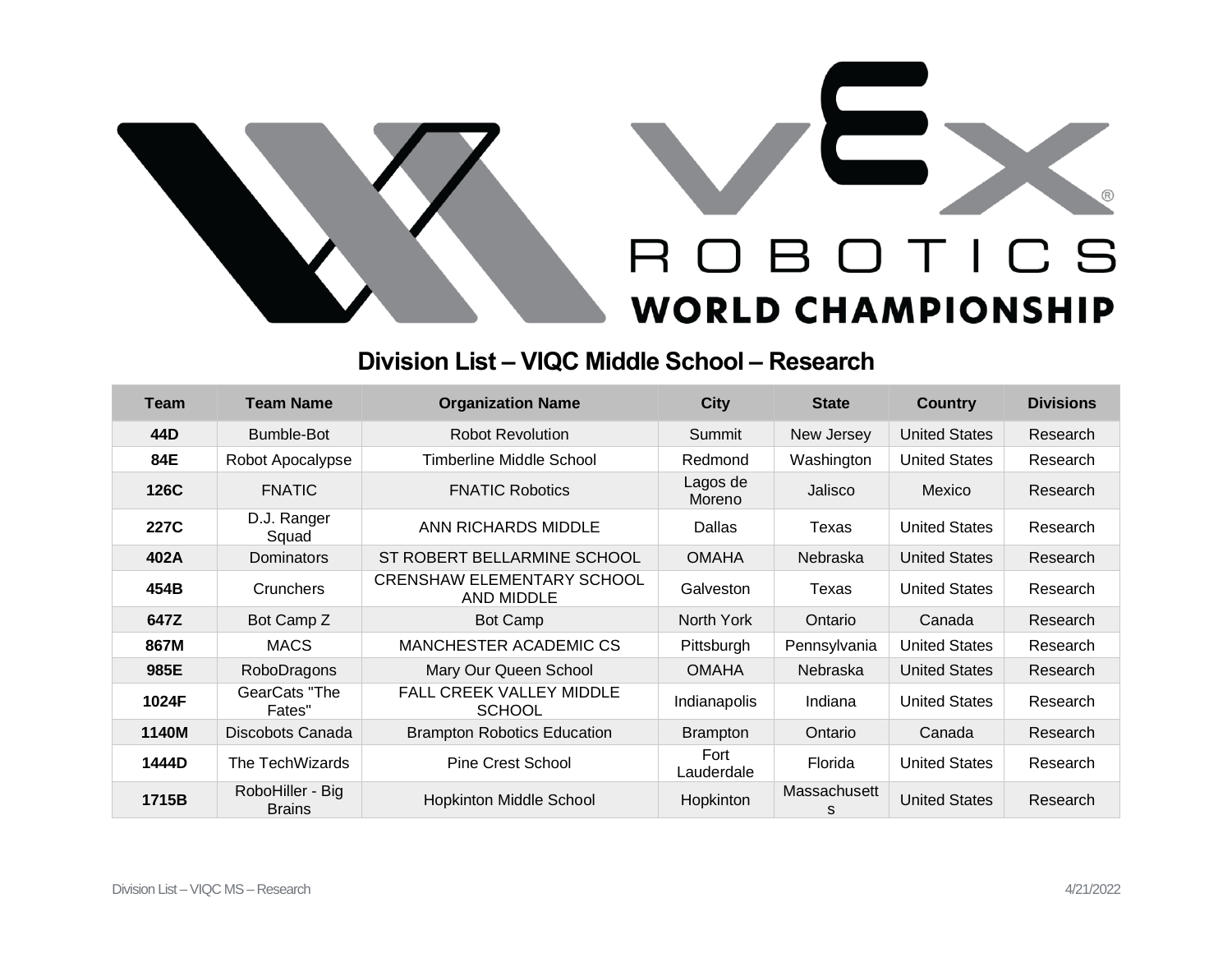| <b>Team</b> | <b>Team Name</b>                  | <b>Organization Name</b>                                | <b>City</b>                   | <b>State</b> | <b>Country</b>       | <b>Divisions</b> |
|-------------|-----------------------------------|---------------------------------------------------------|-------------------------------|--------------|----------------------|------------------|
| 1916A       | HMS 1: Vex Virus                  | <b>Hutto Middle School</b>                              | <b>HUTTO</b>                  | Texas        | <b>United States</b> | Research         |
| 1993M       | Galloway Robo-<br>Owls            | The Galloway School                                     | <b>FRIENDSWO</b><br><b>OD</b> | Texas        | <b>United States</b> | Research         |
| 2281N       | <b>GMS Beast Boy</b>              | <b>Grant Middle School</b>                              | Marion                        | Ohio         | <b>United States</b> | Research         |
| 2501Z       | <b>Buzzbots</b>                   | Jr Jacket Robotics                                      | <b>Council Bluffs</b>         | lowa         | <b>United States</b> | Research         |
| 2929A       | <b>Rockbots</b>                   | ROCKWAY MIDDLE SCHOOL                                   | Miami                         | Florida      | <b>United States</b> | Research         |
| 3531D       | <b>DESA Super</b><br><b>Novas</b> | Dallas Environmental Science Academy                    | <b>DALLAS</b>                 | Texas        | <b>United States</b> | Research         |
| 4751T       | Chaos                             | Robotics Edge                                           | Chandler                      | Arizona      | <b>United States</b> | Research         |
| 5280A       | Alpacas                           | <b>SOARING HEIGHTS PK-8</b>                             | Erie                          | Colorado     | <b>United States</b> | Research         |
| 6210B       | <b>HCS Eagles: Big</b><br>Pizza   | Heritage Christian School                               | Indianapolis                  | Indiana      | <b>United States</b> | Research         |
| 6441D       | <b>STEM Squad</b><br>Robotics (D) | HOWARD D. MCMILLAN MIDDLE<br><b>SCHOOL</b>              | <b>MIAMI</b>                  | Florida      | <b>United States</b> | Research         |
| 6699Z       | <b>WC</b>                         | <b>Taiwan Robotics Lab</b>                              | Taichung                      |              | Chinese<br>Taipei    | Research         |
| 7501S       | <b>GigaBites</b>                  | WHITE PINE MIDDLE SCHOOL                                | Ely                           | Nevada       | <b>United States</b> | Research         |
| 7833A       | <b>Falcon Force</b>               | CORAL ACADEMY OF SCIENCE LAS<br><b>VEGAS - WINDMILL</b> | Henderson                     | Nevada       | <b>United States</b> | Research         |
| 8989X       | Firecrackers                      | Magikid Lab                                             | San Jose                      | California   | <b>United States</b> | Research         |
| 10173B      | <b>HBS Legion</b>                 | Henrietta Barnett School                                | London                        |              | United<br>Kingdom    | Research         |
| 10452A      | <b>Zesty Mustaches</b>            | <b>Haslett Robotics Club</b>                            | East Lansing                  | Michigan     | <b>United States</b> | Research         |
| 10546C      | STA Tigers 3                      | ST THOMAS AQUINAS SCHOOL                                | Indianapolis                  | Indiana      | <b>United States</b> | Research         |
| 10775A      | <b>CyberEAGLES</b>                | <b>SYCAMORE SCHOOL</b>                                  | Indianapolis                  | Indiana      | <b>United States</b> | Research         |
| 10837B      | Clearout                          | RoboEDU                                                 | <b>Richmond Hill</b>          | Ontario      | Canada               | Research         |
| 10999A      | <b>Ashford Wolfbots</b>           | <b>ASHFORD SCHOOL</b>                                   | Ashford                       | Connecticut  | <b>United States</b> | Research         |
| 11123A      | <b>GHS A</b>                      | Goulburn High School                                    | Goulburn                      |              | Australia            | Research         |
| 11450D      | <b>RMS Lions</b>                  | RAVENSWOOD MIDDLE                                       | East Palo Alto                | California   | <b>United States</b> | Research         |
| 11551Z      | Everyday is<br>Wednesday          | <b>BASIS Indepdendent Silicon Valley</b>                | San Jose                      | California   | <b>United States</b> | Research         |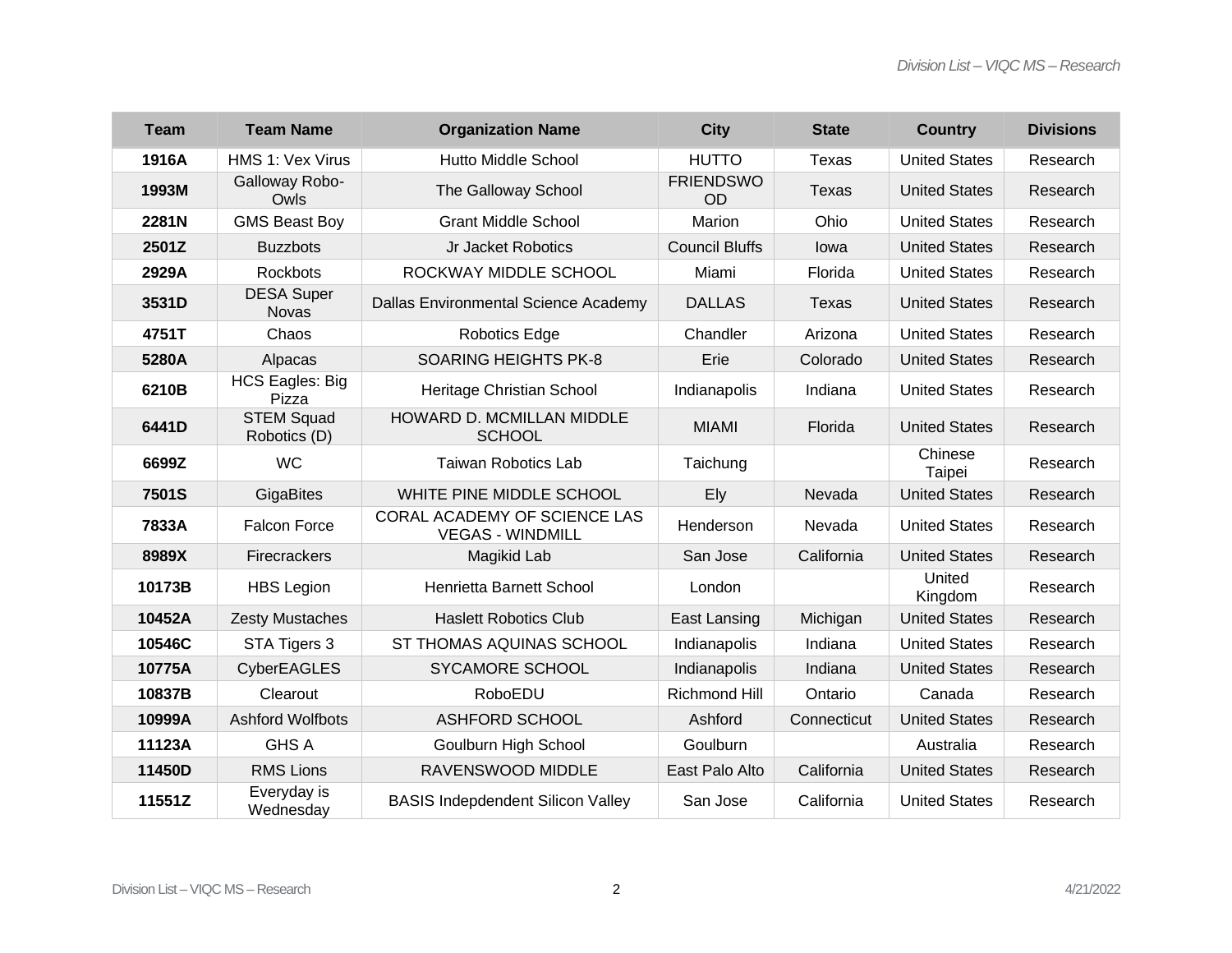| <b>Team</b> | <b>Team Name</b>                                  | <b>Organization Name</b>                    | <b>City</b>                    | <b>State</b>      | <b>Country</b>       | <b>Divisions</b> |
|-------------|---------------------------------------------------|---------------------------------------------|--------------------------------|-------------------|----------------------|------------------|
| 11588F      | <b>BCF</b>                                        | <b>Briarcliff Middle School</b>             | Mountain<br>Lakes              | New Jersey        | <b>United States</b> | Research         |
| 13485A      | Lil Chiefs IV                                     | Mescalero Apache School                     | Mescalero                      | <b>New Mexico</b> | <b>United States</b> | Research         |
| 14012Z      | Vexecutioners                                     | Pinecrest Lakes Academy - Middle<br>School  | Minneola                       | Florida           | <b>United States</b> | Research         |
| 15685C      | <b>Hex Dimension</b>                              | Kenneth Henderson Middle School             | <b>Garden City</b>             | Kansas            | <b>United States</b> | Research         |
| 17701B      | Robohawks                                         | Abraham Joshua Heschel Day School           | <b>NORTHRIDG</b><br>F          | California        | <b>United States</b> | Research         |
| 18721B      | <b>Pioneer Robotics</b>                           | <b>Stillwater Middle School</b>             | Stillwater                     | Oklahoma          | <b>United States</b> | Research         |
| 19994F      | <b>Sun Devils</b>                                 | SOUTH MIDDLE SCHOOL                         | <b>Grand Forks</b>             | North Dakota      | <b>United States</b> | Research         |
| 20658G      | Galaxy                                            | Caseville Middle School                     | Caseville                      | Michigan          | <b>United States</b> | Research         |
| 21549C      | Eclipse                                           | Queen Elizabeth's School                    | London                         |                   | United<br>Kingdom    | Research         |
| 22439A      | <b>Millbrook Bots</b>                             | MILLBROOK MIDDLE SCHOOL                     | Millbrook                      | Alabama           | <b>United States</b> | Research         |
| 24250A      | The Mad<br><b>Scientists</b>                      | BRENTWOOD MIDDLE SCHOOL                     | <b>Brentwood</b>               | Tennessee         | <b>United States</b> | Research         |
| 27945A      | E-Nerd-G                                          | Sunnyvale Robotics Club                     | Sunnyvale                      | California        | <b>United States</b> | Research         |
| 30040B      | <b>VCMS Robotics B</b>                            | Vickery Creek Middle School                 | Cumming                        | Georgia           | <b>United States</b> | Research         |
| 31337K      | <b>Mountain Brook</b><br>Robotics-K               | MOUNTAIN BROOK JUNIOR HIGH<br><b>SCHOOL</b> | Mountain<br><b>Brook</b>       | Alabama           | <b>United States</b> | Research         |
| 32092A      | <b>Starvex</b>                                    | <b>Stargate Charter School</b>              | Thornton                       | Colorado          | <b>United States</b> | Research         |
| 33334E      | <b>Taft Cyberdogs</b>                             | ROBERT TAFT MIDDLE SCHOOL                   | Crown Point                    | Indiana           | <b>United States</b> | Research         |
| 35016A      | (AERO) Operation<br>Longhorn                      | ARAB JUNIOR HIGH SCHOOL                     | Arab                           | Alabama           | <b>United States</b> | Research         |
| 37991C      | BOTS <sub>3</sub>                                 | BOTS Rob <sub>A3tica</sub>                  | rionegro                       |                   | Colombia             | Research         |
| 40693G      | <b>RobCo</b>                                      | Gillette College                            | Gillette                       | Wyoming           | <b>United States</b> | Research         |
| 43147M      | <b>Toll Gate</b><br>Robotics                      | <b>TOLL GATE ELEMENTARY</b>                 | Pickerington                   | Ohio              | <b>United States</b> | Research         |
| 46580C      | <b>Cyber Bears</b>                                | NARCOOSSEE MIDDLE SCHOOL                    | St. Cloud                      | Florida           | <b>United States</b> | Research         |
| 48919A      | <b>KIS Cougars</b>                                | KILLINGLY INTERMEDIATE SCHOOL               | Dayville                       | Connecticut       | <b>United States</b> | Research         |
| 50674G      | <b>CSMS</b><br><b>POWERED</b><br><b>STALLIONS</b> | <b>Coral Springs Middle School</b>          | <b>CORAL</b><br><b>SPRINGS</b> | Florida           | <b>United States</b> | Research         |